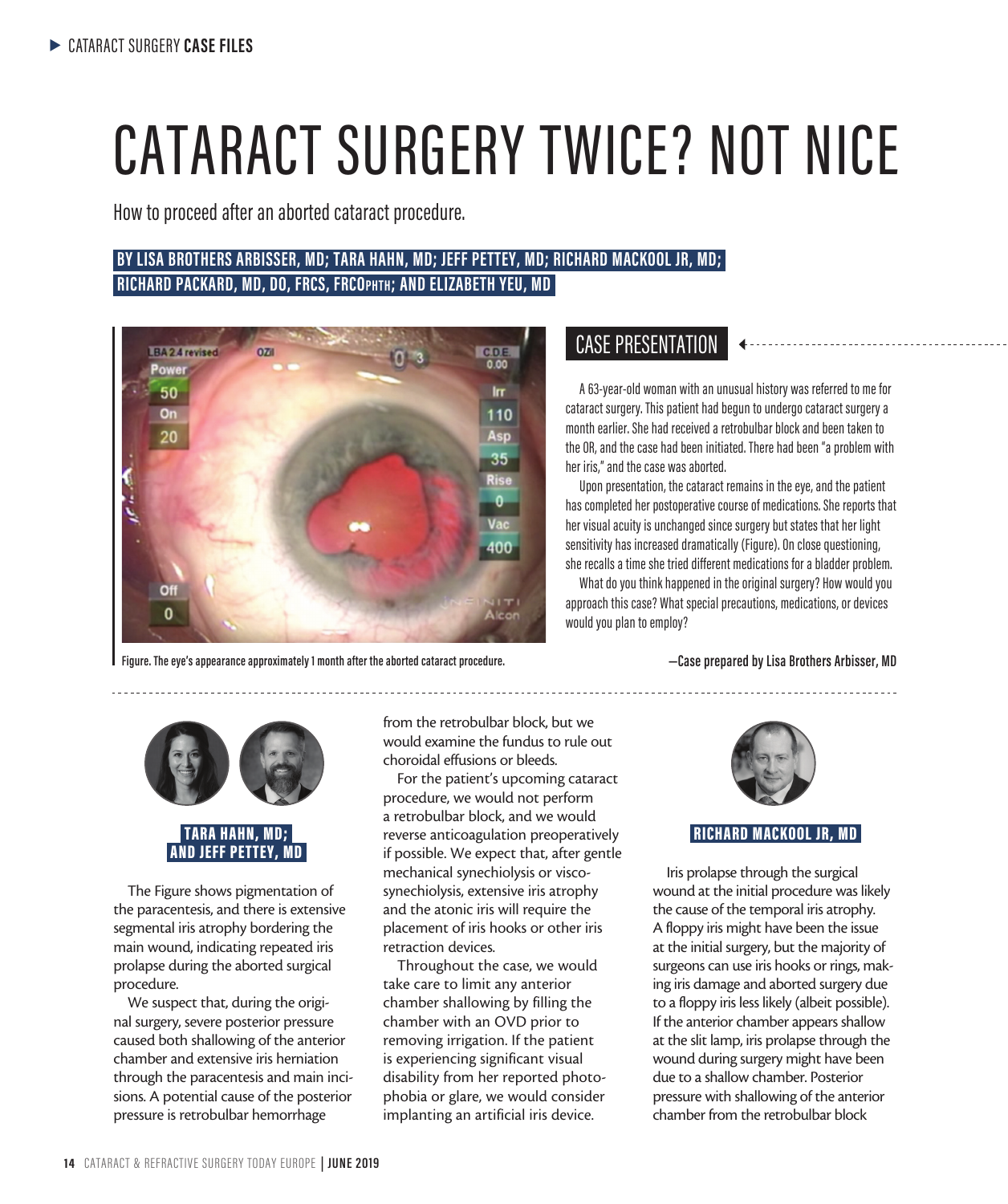could have occurred as well, with the same consequences, so a deep chamber at the slit lamp would not rule out the possibility of a shallow chamber with iris prolapse during the initial cataract procedure.

I would be prepared to perform a oneport pars plana vitrectomy during the upcoming cataract surgery if the chamber is shallow, and posterior synechiolysis as needed. Iris hooks could be employed if necessary. Given this patient's glare from iris transillumination defects, I would also plan to implant a CustomFlex Artificial Iris (HumanOptics). Although iridoplasty could improve some of the patient's symptoms, the temporal iris would remain translucent, and sutures would likely be difficult to place in the moth-eaten temporal tissue.



The Figure shows a number of areas of posterior synechiae as well as a large zone of lost iris pigment. I presume that the latter is the cause of the increased glare. This patient has a history of bladder issues, which are probably lower urinary tract symptoms. Alpha-blockers, particularly tamsulosin, have been used for some time to treat lower urinary tract symptoms in women.<sup>1</sup> Intraoperative floppy iris syndrome (IFIS) and iris prolapse during the initial surgery, resulting in the loss of the iris pigment, might have led to the aborting of surgery.

Another possible reason for the iris tissue's appearance is that this eye is nanophthalmic with a very shallow anterior chamber and a strong tendency for iris prolapse when an incision is made. It is not possible to tell from the Figure whether this is the case.

What is the solution for this patient? If the problem was caused by IFIS, then

the use of intracameral dilating solutions (eg, tropicamide 0.2 mg/mL, phenylephrine hydrochloride 3.1 mg/mL, and lidocaine hydrochloride 10 mg/mL; Mydrane, Théa) would be required to overcome the alpha-blockade and stabilize the iris. If pharmacologic dilation is insufficient, then either a pupillary expansion ring or iris hooks will be required to keep the iris out of the operative field. This patient will need an iris prosthetic segment to reduce glare.

If the problem is a short eye and shallow chamber, then preoperative administration of 250 mL mannitol 20% will help to shrink the vitreous. Hooks will be required because a ring may be hard to place in a shallow chamber. Injection of an OVD (Healon5, Johnson & Johnson Vision) should deepen the anterior segment. Again, an iris segment will be required.



The Figure shows scattered posterior synechiae in half of the iris and diffuse iris transillumination defects involving 5 to 6 clock hours temporally. Iris transillumination defects can occur for a number of reasons perioperatively, including damage to a marginally or poorly dilated pupil; IFIS with iris prolapse; surgical trauma from instrumentation; iris ischemia with a Urrets-Zavalia syndrome–type scenario from an acute hypertensive episode; posterior iris trauma from a large, anteriorly tilted lens; or even postoperative toxic anterior segment syndrome. Urrets-Zavalia syndrome and toxic anterior segment syndrome would result in a more generalized versus sectoral iris atrophy.

 It is hard to surmise exactly what led to such diffuse iris atrophy in a sectoral fashion in this case. A combination of factors likely played a role, possibly

including a short axial length, a large lens, and excessive positive pressure from the retrobulbar block. The original surgery was clearly aborted early on, prior to the capsulorhexis, so problems must have become evident upon entry into the eye and/or after OVD injection. If the IOP was very high to start with, caused or compounded by posterior pressure from the retrobulbar block, then a rapid decompression of the IOP could have decreased the volume of an already shallow anterior chamber. A very shallow anterior chamber can cause further problems, including anterior rotation of the ciliary body, a choroidal effusion, or, worse, a suprachroidal hemorrhage. This would be accompanied by progressive hardening of the eye and a shallow anterior chamber that could not be deepened with OVD injection. Despite the surgeon's best efforts, an uncooperative iris combined with potential physical trauma from the abutting anteriorly tilted lens and iris prolapse likely led to significant iris atrophy.

During the upcoming cataract procedure, careful management of the iris will be of the utmost importance to prevent further damage. Preoperative administration of mannitol to minimize vitreous pressure can be immensely helpful in cases such as this. If at all possible, I would not repeat a retrobulbar block but instead would use either a topical approach or, if necessary, general anesthesia. The pupillary opening appears to be between 4 and 5 mm, which is wide enough to permit creation of an adequately sized capsulorhexis and surgery. I would not further manipulate the iris mechanically, for example by stretching, synechiolysis, or placement of a pupillary ring. Iris hooks are contraindicated because they would destroy the fragile temporal iris. The atrophic iris will be prone to prolapse intraoperatively, so all measures should be taken to help keep the tissue as stiff as possible, including use of epi-Shugarcaine (saline solution, lidocaine, and epinephrine), injection of phenylephrine 1% and ketorolac 0.3% (Omidria, Omeros)